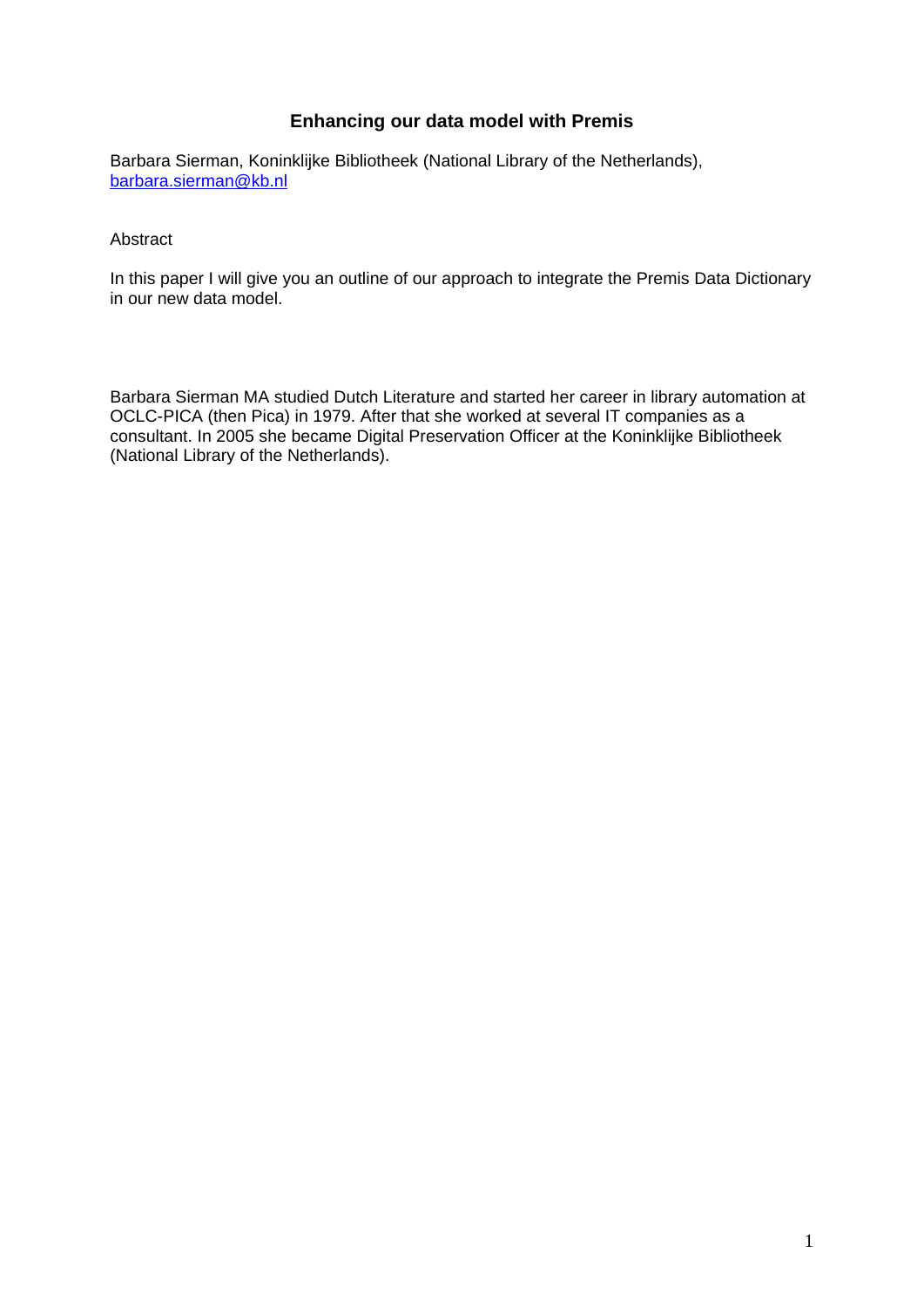# **Enhancing our data model with Premis**

The Koninklijke Bibliotheek (KB), the National Library of the Netherlands, was founded in 1798, and is a medium sized national library, with 3 million paper volumes and 10 million electronic items. It has a staff of 275 full time equivalent people and is structurally funded by the Ministry of Education, Culture and Science. Since 1974 the KB is also a deposit library,although the Netherlands does not have a deposit law. The depot function is based on a general agreement with the umbrella publishing organisations, representing the Dutch and Flemish book trade.

When the KB in 1993 decided to accept digital publications resulting from her role as voluntary deposit of the Netherlands, an information system had to be designed to store this information. Several experiments started, for example with the (originally Dutch) publisher Elsevier. An international working group NEDLIB (Networked European Deposit Library, running from 1998-2000) started to formulate the requirements of a deposit system for digital publications in relation to long-term preservation.<sup>1</sup>

Almost at the same time the OAIS reference model was designed and published in 2003. Based on the NEDLIB specifications and the starting points of the OAIS model, IBM Netherlands has built the DIAS system. Elsevier and the KB signed a landmark archiving agreement in 2002, to store all the international digital publications of Elsevier in the e-Depot in the next coming years. From March 2003 the ingest of digital material has started. Currently almost 9 million articles have been stored. The KB has archiving agreements with 8 international Science, Technology and Medicine publishers.

For several years we have been using our current data model. In this period the developments on meta data went fast and the ideas about meta data in the KB developed as well.

One of the starting points, formulated in the NEDLIB study, was to avoid duplication of meta data. As a consequence of this, the decision has been made to store the descriptive meta data in the digital library environment. The original descriptive meta data from the publisher are stored within the AIP. The digital publications in the e-Depot can be accessed via the KB library catalogue.

The structural meta data of the publisher are expanded in a special procedure to give the user of the library the opportunity to see the article in the context of the related issue or the related volume of the journal. These structural meta data are not stored in the e-Depot, but only in the catalogue. The current structural meta data are not that complex yet. At this moment, the content of the e-Depot consists mainly of articles from e-journals. One article (mostly PDF and with a size of around 1 MB) equals one AIP.

When we started with the DIAS system, the Premis Data Dictionary did not exist. A KB/IBM study defined preservation meta data<sup>2</sup>. However, in our data model there was limited space to store preservation meta data. We do store some elements like file type, version of file type, size of the object, date of creation. Other preservation meta data are stored in a separate, stand alone application, the Preservation Manager. The concept of the Preservation Manager will be discussed later on.

So the current situation at the KB is, that we have

- a data model with limited space for meta data,
- bibliographic and structural meta data stored in the library catalogue,
- more preservation meta data stored in the Preservation Manager.

New developments, both at the KB as well as in the digital library world, require an evaluation of this situation. The main causes to reflect on our approach are:

- Use of standards: the KB wishes to use international standards for bibliographic and structural meta data. Study of the relevance of the elements of the Premis Data Dictionary.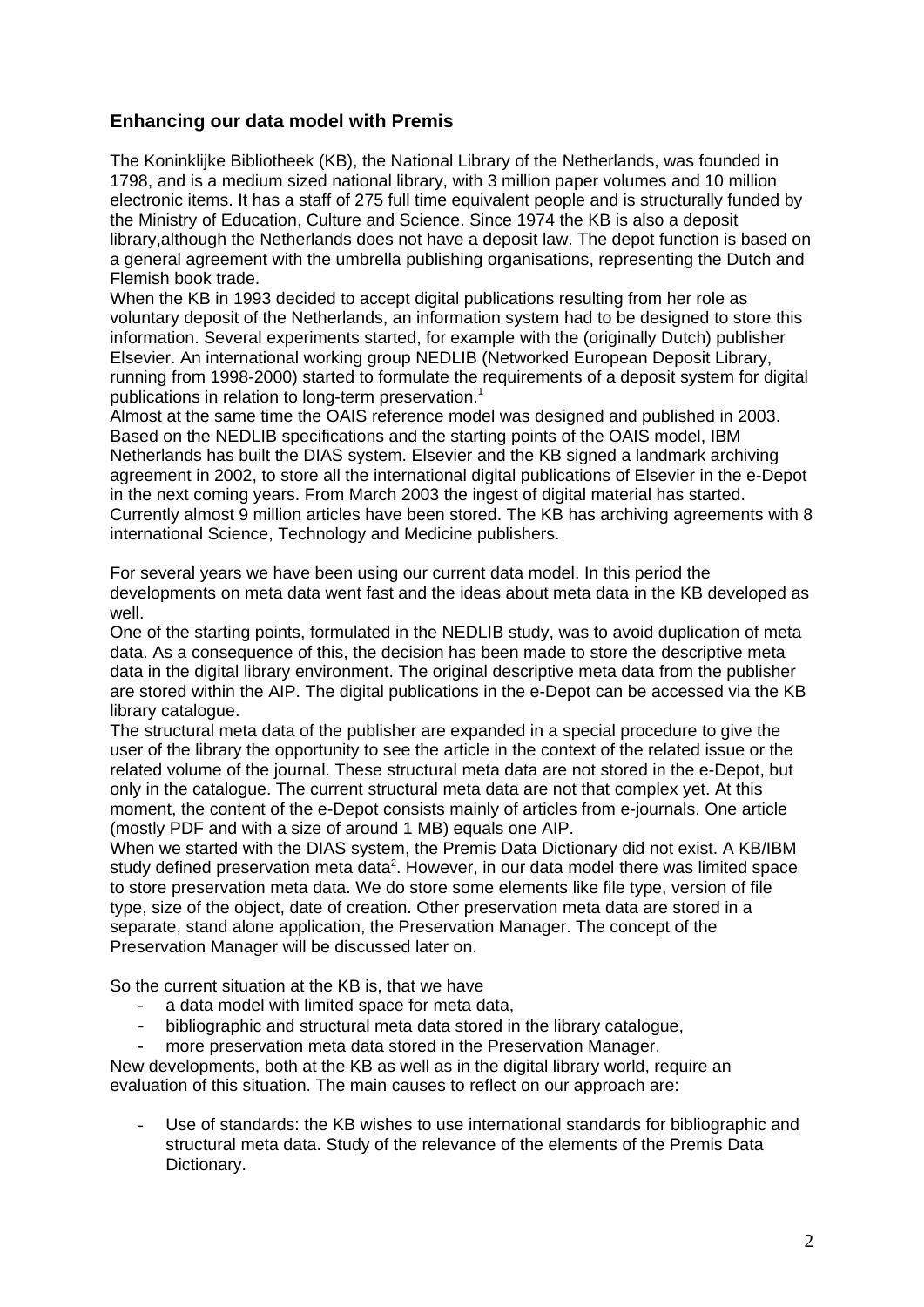- New materials: a wide variety of new material will be stored in the e-Depot in the coming years.
- IBM developed a new version of DIAS with new functionality.

## *Use of standards*

At the KB, a discussion has been started about the standards in use As a result it was decided to replace the current (proprietary) meta data model with Dublin Core and MPEG21- DIDL. The Premis Data Dictionary is becoming increasingly accepted as a standard for preservation meta data. Therefor we are comparing the Premis meta data model with our Preservation Manager and the other meta data.

## *New materials*

As a National Library, the KB undertakes a range of activities and special projects, all resulting in large quantities of digital objects.

For instance, we have mass digitization projects. All of them have the long-term preservation of the digitized objects in scope and the resulting digital objects will be stored in the e-Depot. In 2003 a project has been started to digitize the Dutch Parliamentary Papers, published between 1814 up until 1995 (from 1995 onwards they are digitally available). This project will result in 2.3 million pages of TIFF files.

In 2006, the KB received a budget for a digitization project, the Data bank of Digital newspapers from 1618 until now. This project will result in 8 million pages of TIFF files. Several other initiatives at the KB, like the Memory of the Netherlands, will add several million pages to the e-Depot.

A cooperation between the Dutch universities and the KB, the DARE project, resulted in the universities storing their scientific publications in the KB e-Depot for long-term preservation. In the near future a link is foreseen between these publications and the related scientific data. Although these scientific publications are mostly PDF files, several other file formats are also in use.

As part of our voluntary deposit, we are receiving e-books, audio-books, e-magazines etc. in a range of new formats.

And last but not least, a project for web archiving has started last year. The KB will harvest a selection of Dutch websites and add them to the e-Depot in WARC format for long-term preservation.

These developments will have a significant impact on the e-Depot. For in stance, the diversity of the file formats will increase, the structure of the objects will become more complex and the various kinds of meta data will also be augmented. Therefor our current meta data model is not satisfactory anymore.

# *New DIAS*

The upgrade to a new version of DIAS will offer us some new functionality. At the same time, it is an excellent moment to evaluate our data model, and the extra meta data we intend to store in relation to our new materials.

# **The Data model work group**

### *Approach*

A work group has been established to define a new set of meta data, based on the new standards of the KB. In my presentation, I will focus on the Premis study. We have used Premis as a checklist and have made a comparison between the elements in Premis and the elements we are currently using. The Premis Data Dictionary describes the core set of meta data as "things that most working preservation repositories are likely to need to know in order to support digital preservation".This encouraged us to look at the organization around the e-Depot as a whole, without too much focus on the data model. While using the Dictionary as a checklist, we made an interesting discovery. We discovered that during the life cycle of the DIAS system some implicit decisions had been taken. So this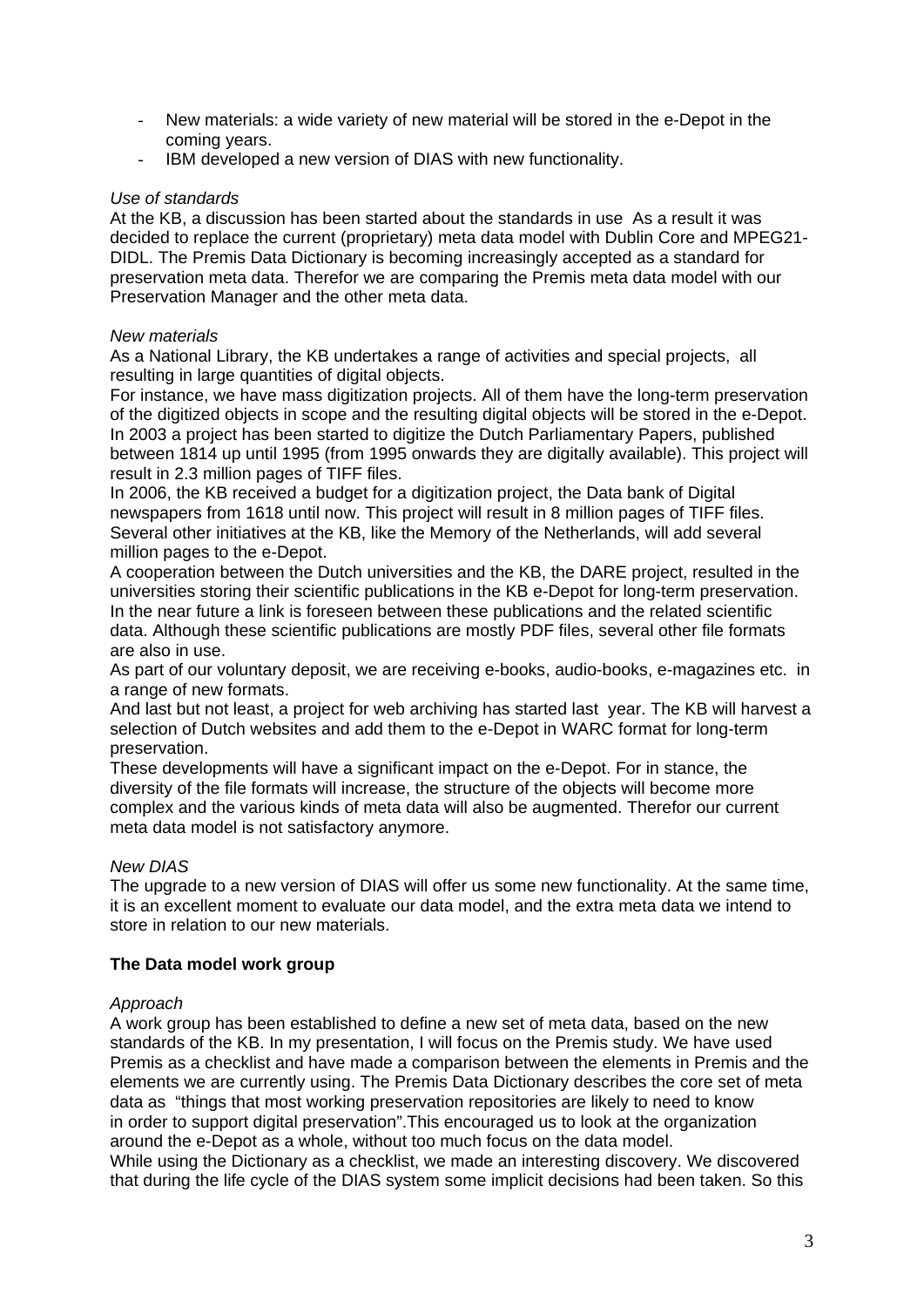study encouraged us to make some starting points of our e-Depot more explicit. For example, the element "preservation level" ( Premis definition: A value indicating the set of preservation functions expected to be applied to the object). We thought the preservation level to be not applicable for us, because we use the same preservation level for our whole collection. But the ingest of new categories of materials requires explicit decisions to be taken about this topic.

Another example is the element "inhibitors" (Premis definition: Features of the object intended to inhibit access, use, or migration). Currently, the KB uses two accessibility levels: the open access articles are accessible via Internet e.g. Biomed, the restricted access articles are accessible within the premises of the KB (e.g. Elsevier). In the e-Depot all the articles are accessible by the general public within the premises of the KB. As yet, we have, no differentiated rights policy regarding restricted access documents from publishers. After all, we are a library for the general public and, as such, do not intend to store material that will not be accessible for everyone. However, publishers are working on a more differentiated access policy, whereby a selection of articles will start with the status "restricted access" and, after a certain period, will become "open access" articles. So we need to add "inhibitor meta data" on object level, which may change over time.

Subsequently, the members of the working group formulated the scenario's of the e-Depot.<sup>3</sup> The scenario's described the basic tasks of the e-Depot, like "storing the digital material" and "keep the objects accessible over the years". But the working group also distinguished some specific scenario's, as a result of our contracts with the suppliers of the digital material. For example, the obligation to return a copy of the stored objects to the original supplier, in case he lost his original data.

Then, to every scenario, one or more functions were added, such as "search functionality" or "ownership determination". Based on this scheme, we should be able to match the Premis meta data to one or more of these functions. Premis meta data elements which can not be matched, will not be relevant. The result of this exercise was, that we were able to link almost every element in the Premis dictionary (on the highest level) to one or more functions.

#### *Environment*

However, a special word about the Premis element "environment" (Hardware/software combinations supporting use of the object, according to the Premis definition). As said before, in our design of the DIAS system, the Preservation Manager is a stand alone application to store the information about the representation of the object, comparable with the information in the element "environment". If a future user asks for a publication, the Preservation Manager will contain the necessary information to render the object. As we foresee, when a future user requires an object, the rendering software will consult the Preservation Manager to collect software from the software repository, to define a suitable emulator or to perform migration on the fly. This functionality is not designed yet.

#### *How does the Preservation Manager work?*

Several levels of information are stored, where the key element is the *file format* of the digital object. On a conceptual level, in the Preservation Layer Model, it is determined, which information is needed, regarding the required software (operating system, the viewer application etc) and the hardware environment. Based on this conceptual model, for each *file format*, a so called 'view path' is created. A view path is an instance of the Preservation Layer Model containing all required technical information. This view path shows, which specific software and hardware is needed to render a certain file format on a target environment. Preferably, for each file format, we will collect information for several different environments. With this information we'll create more than one view path for each file format. The idea behind this is, that having several view paths available, we will always have an alternative view path to render the digital object, in case one of the view paths become obsolete. In the mean time we can collect new information for a new view path.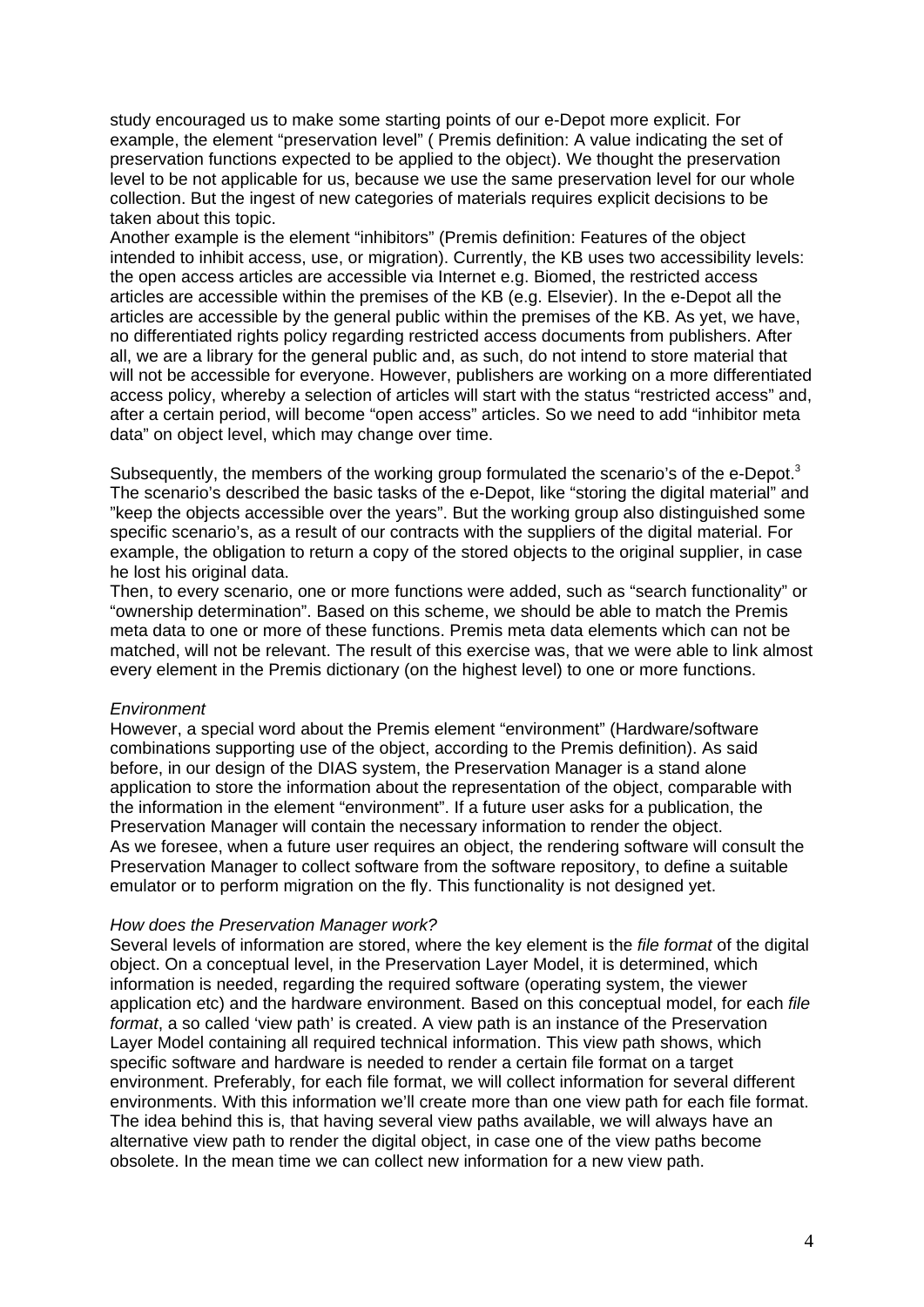As the basis for the description of the software and hardware, we have chosen a so called Reference Workstation (a Compaq PC, with an Intel Pentium processor), which is fully described separately outside the Preservation Manager. In our public reading rooms, several reference work stations will be placed for users who want to view objects from the e-Depot. Over the years, we have become less comfortable with the current implementation of the Preservation Manager. For instance, as yet we are not able to use the information from Pronom and the future Global Digital Format Registry, as there is no link yet. We want to profit from international developments, but we also want to ensure the integrity of the information in the Preservation Manager, by testing and certifying every view path. Tests will be done in our own library, on the above mentioned Reference Work station. We will use our Preservation Manager to store the information of the Premis element "Environment", which is, in the current version of the Data Dictionary, rather limited. In the Preservation Manager, we have the opportunity to store any additional information we consider useful. We think the concept of the Preservation Manager is satisfactory, but we will work on some serious improvements of the application later this year.

#### *How to collect the meta data?*

Our next step will be to determine how to collect the necessary meta data. Can we extract the meta data automatically from the data we will receive from the suppliers? Should we persuade the suppliers to add extra meta data? After all, the preservation meta data are required in, as the Premis Data Dictionary states it, "the preservation process". An important activity in the preservation process is the execution of preservation strategies, like, for example, migration and emulation. A question is, are the elements of the Premis Data Dictionary sufficient to perform migration or emulation?

At the KB we have started two projects, one on migration and one on emulation. For each project, I will try to explain whether the Premis Data Dictionary gives sufficient information to support these strategies.

### *Emulation*

Emulation is best described as imitating a certain computer platform or program on another platform or program. In this manner, it is possible to view documents or run programs on a computer not designed to do so.

The KB and the National Archive of the Netherlands (Nationaal Archief) are working together in building a modular emulator and the first results will be shown this year.

The digital object to be rendered by such an emulator, will have software and hardware specifications associated with it. The emulator needs the same information, in the building phase of the emulator itself, and later in order to make the right match between the object requirements and the parameters of the emulator. The current version of the Premis Data Dictionary defines too few elements to support the use of an emulator. Although our emulator is not ready yet, we have the impression that the information stored in the Preservation Manager will be sufficient to choose the right emulator and software programs like operating system and additional applications. Apart from the information about the Reference Work Station, we're inclined to think that the information "on the box", in which the software to create the digital object was sold, will give sufficient information. Later this year we will investigate this into greater detail.

### *Migration*

At the KB we also have started a project on Migration. One of the main goals of the migration project is to find out, which of the file formats in the e-Depot qualify for migration. But when an object is migrated, it is required that the new version of the object meets a set of criteria. These criteria are often associated with attributes regarding context, content, behavior, appearance and structure. The values of the attributes are different for every file format. And where is this information stored? We are still discussing this issue, but we are not confident that the Preservation Manager or Premis Data Dictionary are prepared for this information. Later this year we will publish our results.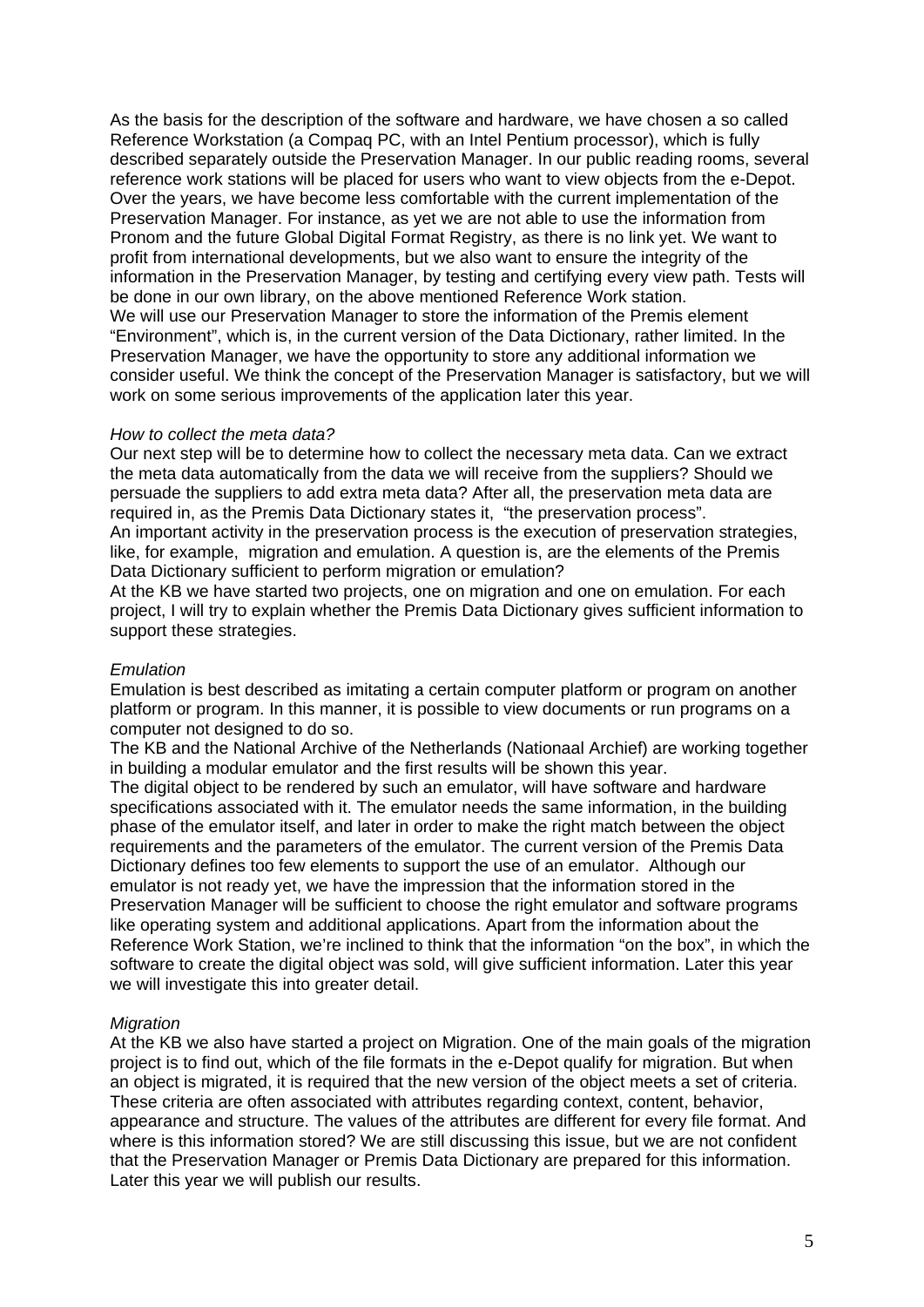## **Conclusions**

You can't foresee everything, standards evolve and during the lifetime of a repository you should trim your sails to the wind. Our practical experience with the e-Depot proves to be very useful in weighing the Premis elements and making decisions about their applicability. Premis is not a stone written rule. It should be seen it in the context and environment in which it will be used. Sometimes this proves to be difficult. Sometimes we wondered by ourselves, why can't we see the usefulness of this element, is it not suitable in our environment or did we miss the point? Why don't we have this element already? Did we overlook this in the past?

Your e-Depot requires constant attention and it is important to record your decisions, to help next generations to understand your decisions. The Premis Data Dictionary was very useful for us to get this clear. Our next task is to design a new data model in which the elements of the Premis Data Dictionary will be incorporated. We will keep you informed via the very useful Premis Implementors' Group!

April 2007